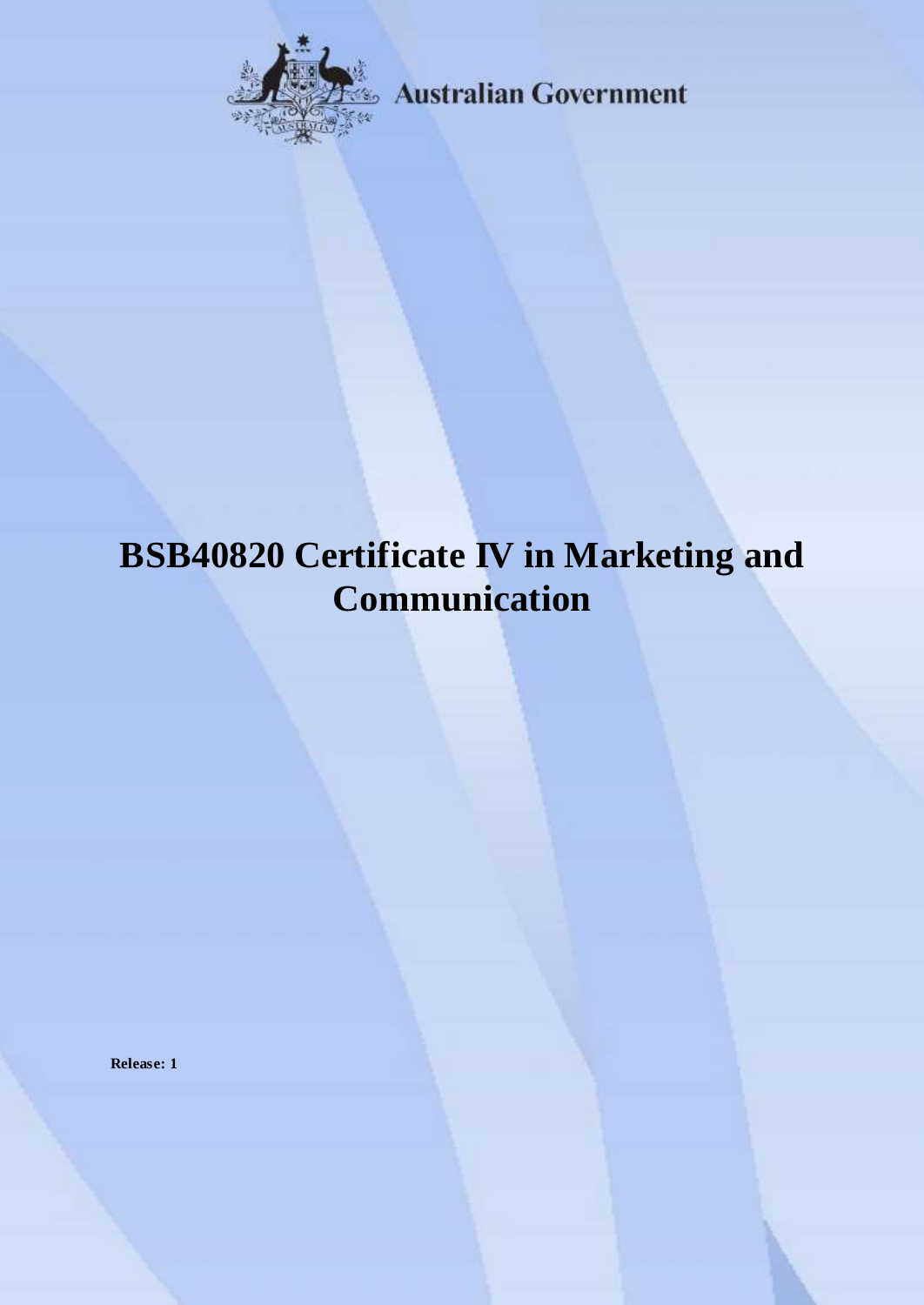#### **BSB40820 Certificate IV in Marketing and Communication**

#### **Modification History**

| Release   | <b>Comments</b>                                                                         |
|-----------|-----------------------------------------------------------------------------------------|
| Release 1 | This version first released with BSB Business Services<br>Training Package Version 7.0. |

#### **Qualification Description**

This qualification reflects the role of individuals who use well developed marketing and communication skills and a broad knowledge base in a wide variety of contexts. This qualification applies to individuals in full-time marketing roles, as well as those who are responsible for an organisation's marketing in addition to other duties.

Individuals in these roles apply solutions to a defined range of unpredictable problems and analyse and evaluate information from a variety of sources.

Licensing/Regulatory Information

No licensing, legislative or certification requirements apply to this qualification at the time of publication.

## **Entry Requirements**

Nil

## **Packaging Rules**

Total number of units  $= 12$ 

**6 core units** plus

**6 elective units,** of which:

- 2 elective units must be selected from Group A
- 2 elective units must be selected from Group B
- for the remaining 2 elective units:
	- up to 2 units may be selected from Groups A and B
	- if not listed, up to 2 units may be selected from a Certificate III, Certificate IV or Diploma from this or any other currently endorsed Training Package qualification or accredited course.

Elective units must be relevant to the work environment and the qualification, maintain the integrity of the AQF alignment and contribute to a valid, industry-supported vocational outcome.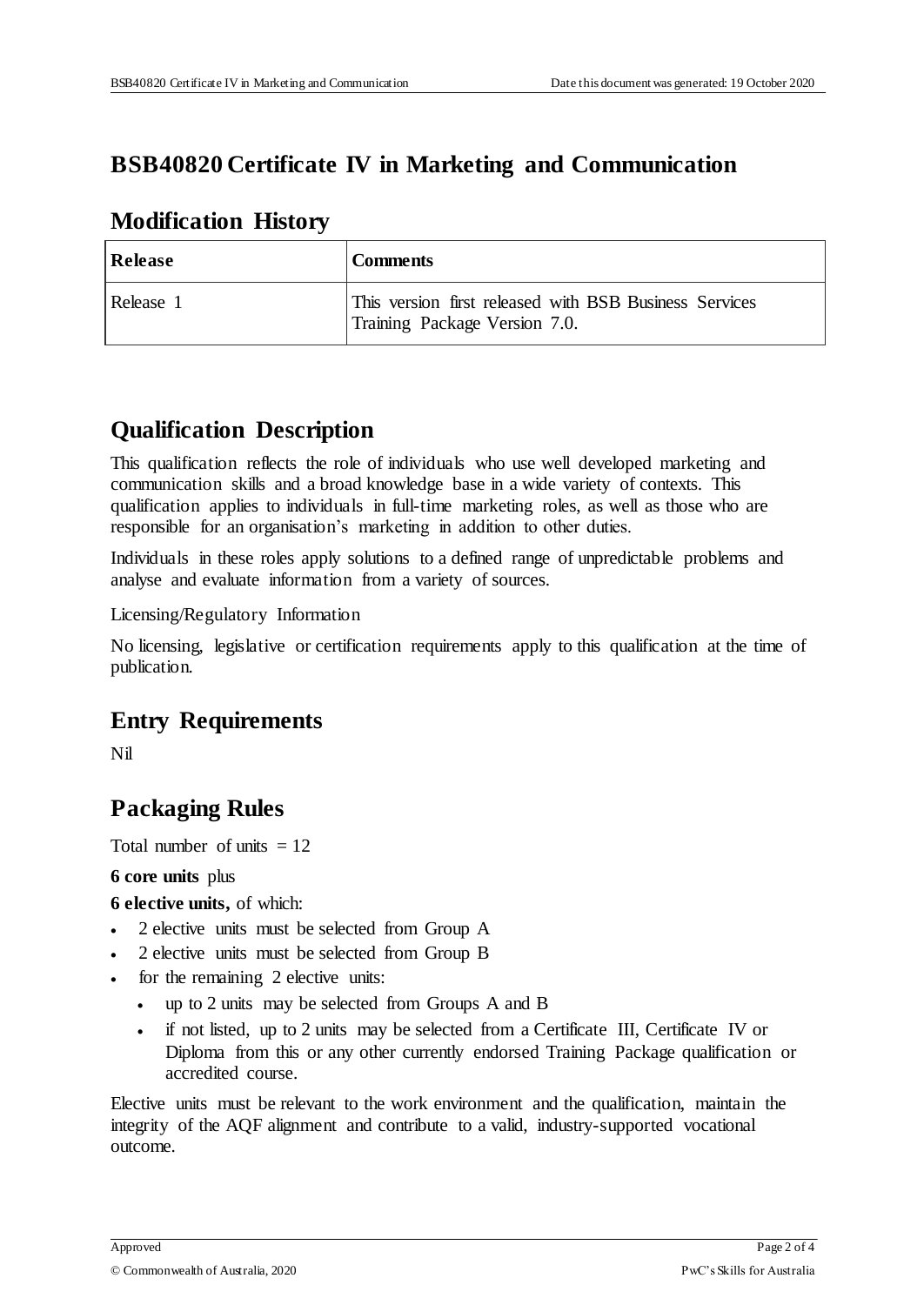#### Core units

BSBCMM411 Make presentations BSBCRT412 Articulate, present and debate ideas BSBMKG433 Undertake marketing activities BSBMKG435 Analyse consumer behaviour BSBMKG439 Develop and apply knowledge of communications industry BSBWRT411 Write complex documents

Elective units

Group A – Marketing

BSBMKG431 Assess marketing opportunities

BSBMKG432 Research international markets

BSBMKG434 Promote products and services

BSBMKG436 Design and test direct marketing activities

BSBMKG437 Create and optimise digital media

BSBMKG438 Implement and monitor advertising production

BSBMKG440 Apply marketing communication across a convergent industry

BSBMKG441 Develop public relations documents

BSBMKG442 Conduct e-marketing communications

SIRXECM002 Prepare digital content

SIRXMKT006 Develop a social media strategy

Group B – Transferable Skills

BSBCRT411 Apply critical thinking to work practices

BSBCRT413 Collaborate in creative processes

BSBESB404 Market new business ventures

BSBFIN401 Report on financial activity

BSBOPS306 Record stakeholder interactions

BSBOPS403 Apply business risk management processes

BSBOPS404 Implement customer service strategies

BSBPEF402 Develop personal work priorities

BSBTEC303 Create electronic presentations

BSBTWK401 Build and maintain business relationships

BSBTWK503 Manage meetings

BSBXBD403 Analyse big data

BSBXCM401 Apply communication strategies in the workplace

SIRXOSM005 Develop a basic website for customer engagement